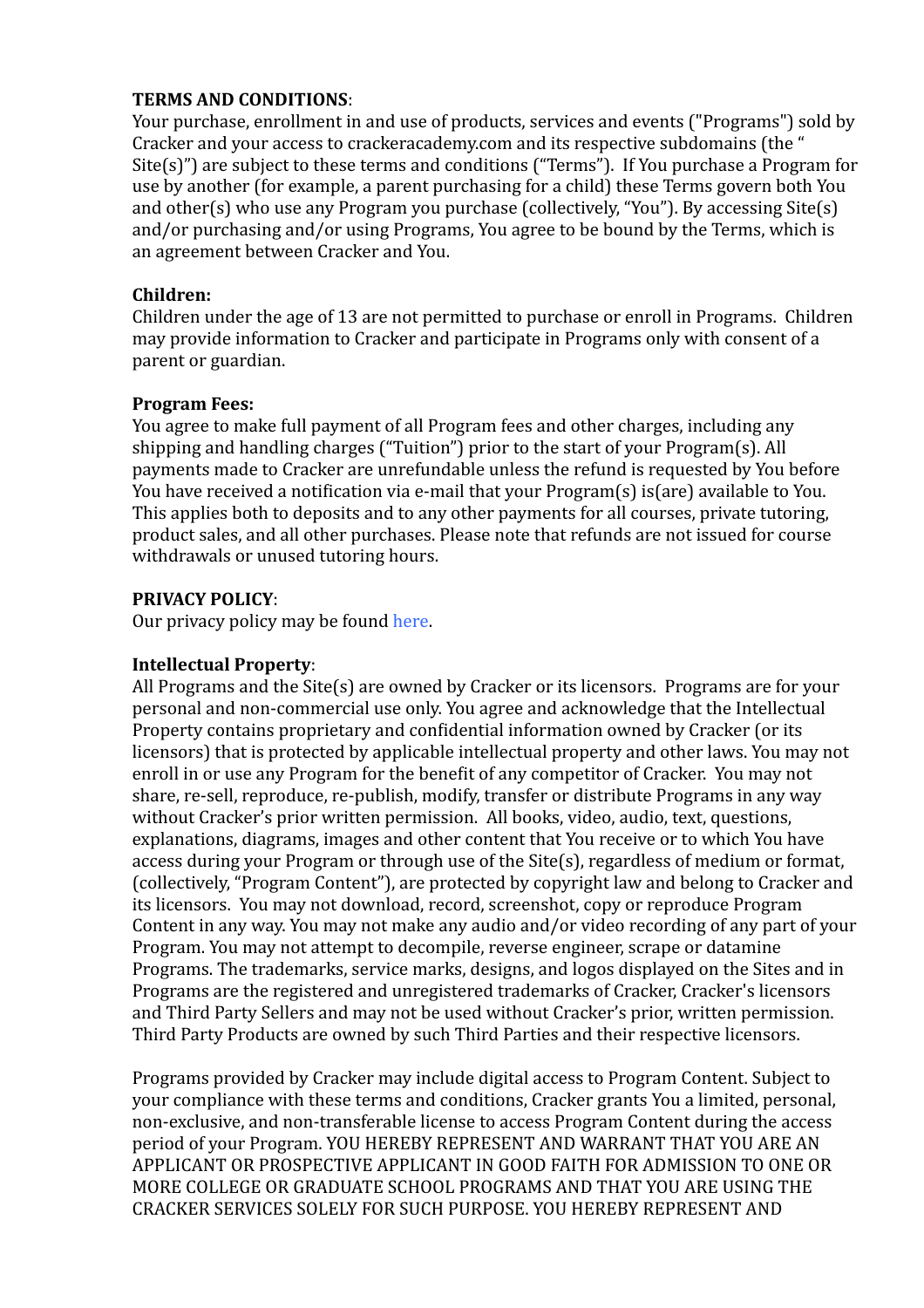WARRANT THAT YOU ARE NOT ENGAGED, EITHER DIRECTLY OR INDIRECTLY, IN THE BUSINESS OF PROVIDING TEST PREPARATION SERVICES AND/OR ADMISSIONS CONSULTING SERVICES, AND THAT YOU ARE NOT CURRENTLY EMPLOYED BY OR OTHERWISE HAVE ANY RELATIONSHIP WITH ANY PERSON OR ENTITY THAT MAY BE IN COMPETITION WITH CRACKER OR IS OTHERWISE ENGAGED IN THE BUSINESS OF PROVIDING TEST PREPARATION SERVICES AND/OR ADMISSIONS CONSULTING SERVICES.

#### **PROGRAM SWITCHES**:

If you are already enrolled in a Program, you may switch into another Program by compensating for the difference in price between these Programs. However, Cracker does not compensate for the downgrade of the Program you are enrolled in. Contact Customer Support for more details.

#### **PROGRAM RETAKES**:

If you have completed a Program with Cracker, you may enroll in a second Program for a significantly reduced re-take fee. Contact Customer Support for more details.

#### **LINKS**:

You may be able to link from the Site to third party websites and third party web sites may link to the Site ("Linked Sites"). You acknowledge and agree that we bear no responsibility for the content, products, services, advertising or other materials that may be provided by or through Linked Sites, even if they are owned or operated by affiliates of ours. Links to Linked Sites do not constitute an endorsement or sponsorship by us.

#### **User Content**:

If You submit comments, photos and other content to us ("User Content") through Site(s), social media communities, survey responses, email or otherwise, You grant us an irrevocable, royalty-free, perpetual, transferable license to use, modify, create derivative works from, publish, display and sublicense User Content, in whole or in part, in any format and on any platform either now known or hereinafter invented, and to associate User Content with your name and/or likeness. You bear sole responsibility for your User Content. You guarantee that User Content, and our use thereof, does not and will not infringe any patent, trademark, trade secret, copyright, or other intellectual or proprietary or privacy right of any party or individual.

#### **Passwords**:

When You set up a Cracker account, You will receive a password via e-mail or other media. You are solely responsible for maintaining the confidentiality of your password and for any and all use of your account. You agree not to disclose your password to any third party. Cracker has the right to terminate your account for any reason at our sole discretion without notice to You.

#### **SMS** and Phone Calls:

If You provide Cracker with a telephone number, You agree that Cracker may contact You about your Program and about other Programs and opportunities by telephone and/or text message. 

You are responsible for fees associated with the operation of your mobile device and personal computer, such as messaging charges and airtime, and the costs of Internet access. You are responsible for ensuring that your mobile device is compatible with SMS text messaging or mobile access. If you are unsure, we urge you to contact your wireless carrier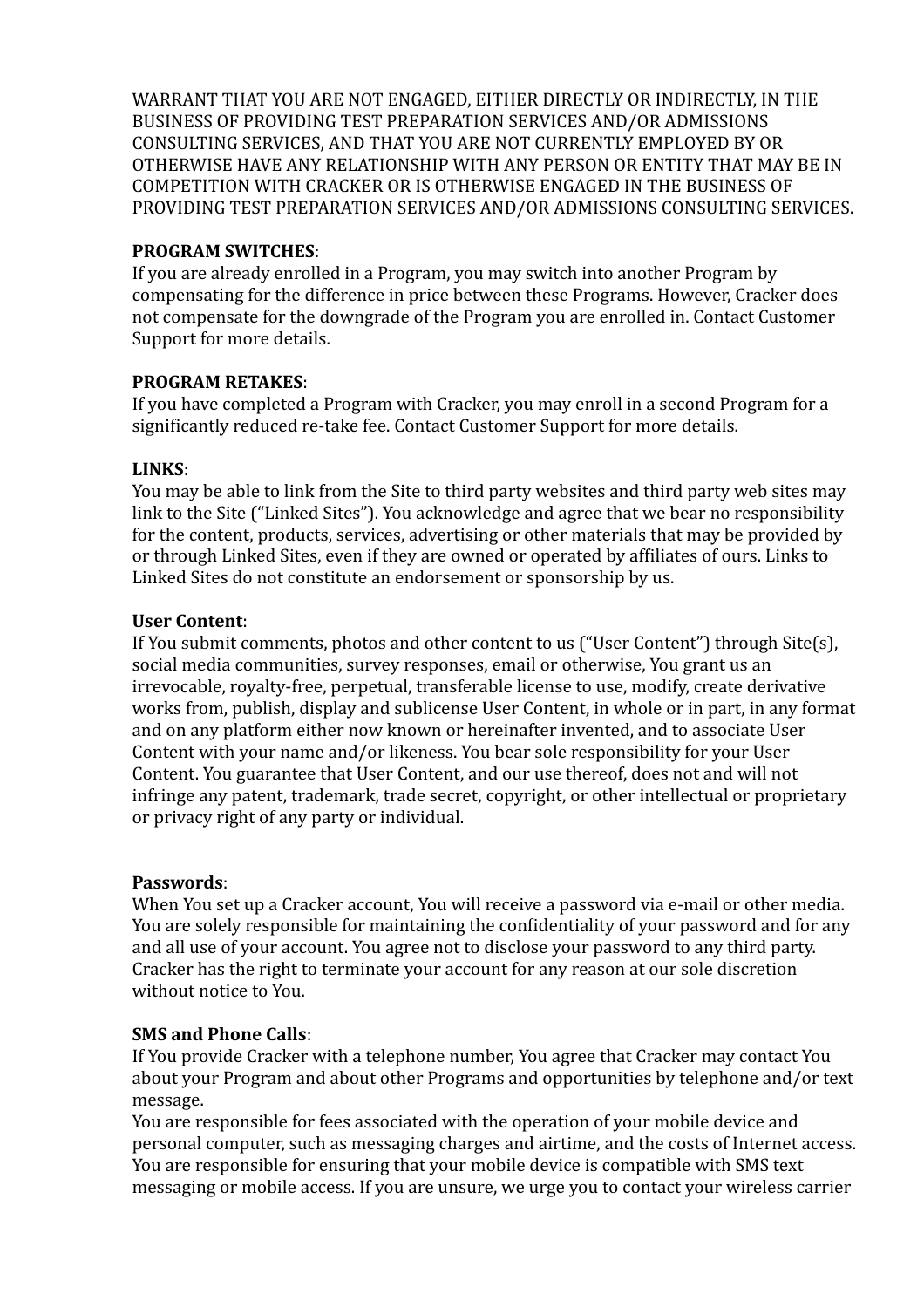regarding text capabilities of the service and the device. You may be subject to standard SMS text message charges from your wireless carrier. You should check with your carrier.

# **Tutoring Policies**:

If You purchase a tutoring Program, You and your tutor(s) will plan a schedule that is mutually convenient. If You and your tutor(s) cannot plan a mutually convenient schedule, Cracker will provide a refund of unused tutoring hours. If You need to cancel or postpone a lesson. You must directly notify your tutor at least 24 hours in advance. Failure to do so will result in a deduction of the hours from your Program package.

# **Technical Requirements**:

You are responsible for meeting and maintaining the minimum technical requirements for your selected purchase in order to access certain features of your Program.

# **STUDENT CODE OF CONDUCT:**

You should not use Programs provided by Cracker in any manner that could damage, impair, disable or overburden such Programs or Sites or in any way interfere with Cracker's rights. Cracker reserves the right to remove any student from any Program for:  $(1)$ disruptions to a classroom learning environment (i.e. use of profanity, harassment, etc.);  $(2)$ deliberate destruction, misuse, or theft of property of Cracker or of its students, or staff;  $(3)$ acts or threats of violence towards persons or property of students or Cracker's stuff; and (4) other serious misconduct that in Cracker's estimation warrants a student's removal from a Program.

# **Disclaimer and Limitation of Liability:**

PROGRAMS ARE PROVIDED "AS IS" AND CRACKER DISCLAIMS ANY AND ALL EXPRESS OR IMPLIED WARRANTIES, INCLUDING WITHOUT LIMITATION ANY IMPLIED WARRANTIES OF MERCHANTABILITY, FITNESS FOR A PARTICULAR PURPOSE, ACCURACY AND NON-INFRINGEMENT. YOU EXPRESSLY AGREE THAT CRACKER SHALL NOT BE LIABLE FOR ANY DIRECT, INDIRECT, INCIDENTAL, SPECIAL, CONSEQUENTIAL OR EXEMPLARY DAMAGES (EVEN IF CRACKCER HAS BEEN ADVISED OF THE POSSIBILITY OF SUCH DAMAGES). IN NO EVENT WILL CRACKER'S TOTAL LIABILITY TO YOU EXCEED THE AMOUNTS PAID BY YOU FOR YOUR PROGRAM.

#### **Indemnification:**

You agree to indemnify, defend and hold harmless Cracker, its officers, directors, employees, agents, other service providers, vendors or customers from and against all losses, expenses, damages and costs, including reasonable attorneys' fees resulting from any violation of these Terms by you or any harm you may cause to anyone in connection with your use of Program(s).

#### **Consent and Release:**

Cracker may contact You for feedback related to your Program, photograph You or record your class (collectively referred to as 'Customer Info'). You agree that Cracker may use Customer Info for internal purposes.

#### **Miscellaneuous**:

These Terms supersede all prior agreements and constitute an entire agreement between the parties. If any provision of these Terms or its application in a particular circumstance is held to be invalid or unenforceable to any extent, the remainder of this User Agreement, or the application of such provision in other circumstances, shall not be affected thereby, and each provision hereof shall be valid and enforced to the fullest extent permitted by law.